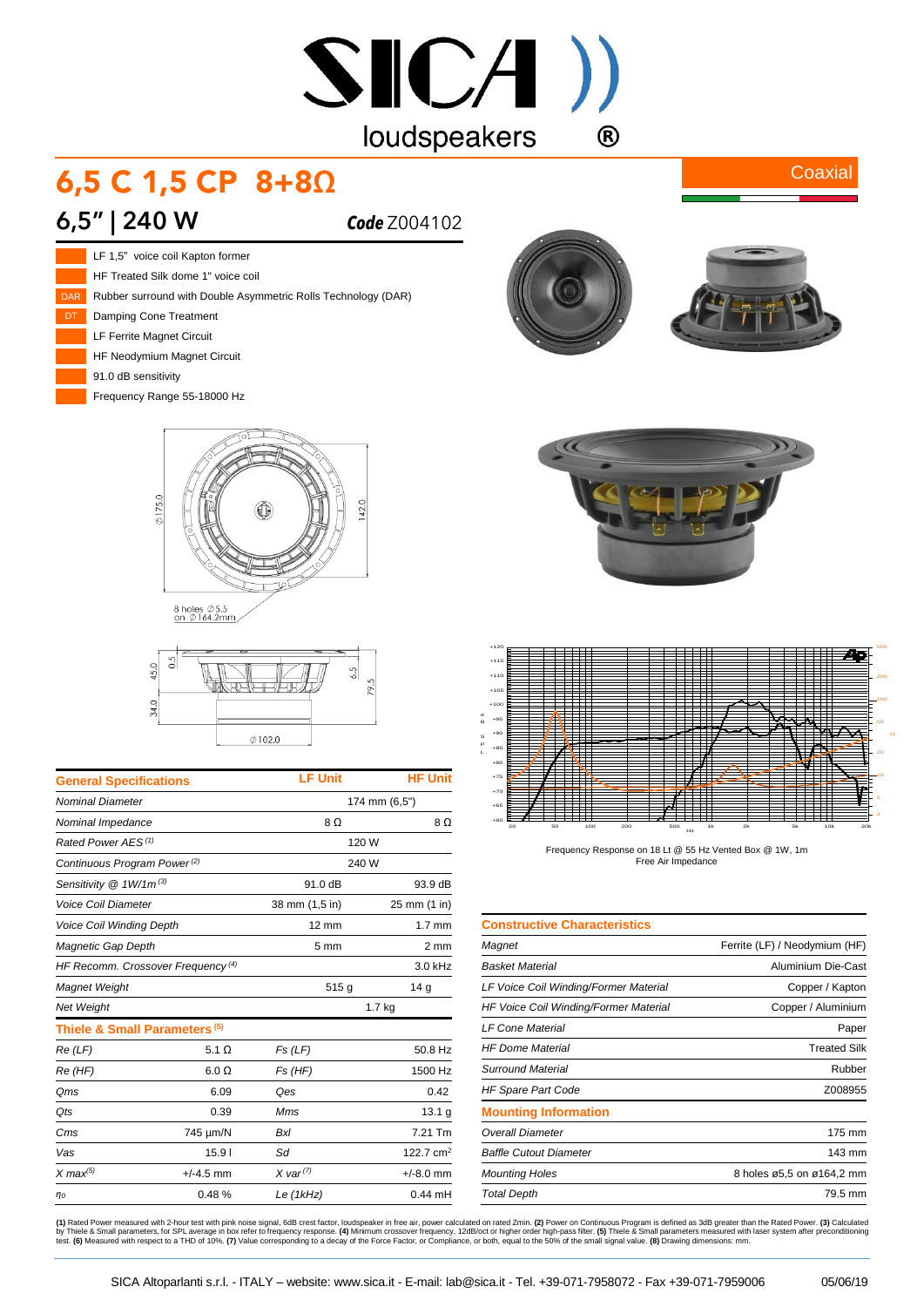# SICA) loudspeakers  $\bigcirc$

### 6,5 C 1,5 PL 8+8Ω

**6,5" | 240 W** *Code* Z004102





**Coaxial** 

Z004102 -W polar diagram (deg) Polar angle Sound pressure, Level (dB) 180 120 60  $-18$  $\overline{0}$  $\frac{-24}{-27}$  $-60$  $-120$  $-180$  $200$  $500$  $\overline{2k}$  $\overline{5k}$  $\overline{10k}$  $\overline{\mathbf{1}}$  $20k$ Frequency (Hz)



**(1)** Rated Power measured with 2-hour test with pink noise signal, 6dB crest factor, loudspeaker in free air, power calculated on rated Zmin. **(2)** Power on Continuous Program is defined as 3dB greater than the Rated Powe